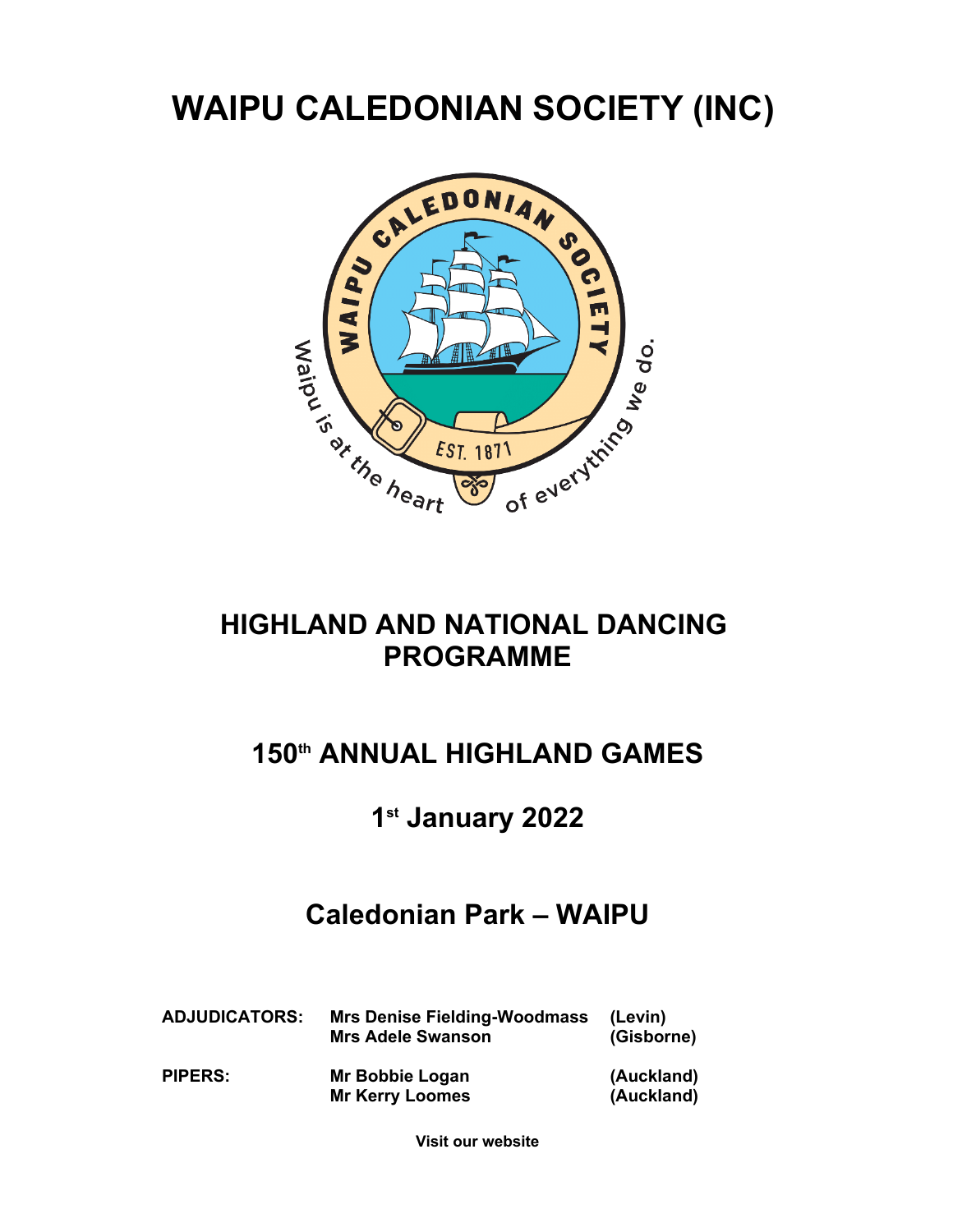### **www.waipuhighlandgames.co.nz**

| Novice Under 14 years - Robin Gray Cup<br>(For those competitors that have not won a first place in any dance) | <b>Entry Fee</b> |
|----------------------------------------------------------------------------------------------------------------|------------------|
| 1. Highland Fling (4 steps)                                                                                    | \$5.00           |
| Laddies Under 14 years - Neil McGregor Cup                                                                     |                  |
| 2. Highland Fling                                                                                              | \$5.00           |
| 3. Irish Jig                                                                                                   | \$5.00           |
| Under 14 years - No than 3 points Trophies - McKay Memorial Cup                                                |                  |
| 4. Highland Fling                                                                                              | \$5.00           |
| 5. Irish Jig                                                                                                   | \$5.00           |
| Under 8 years - Most Points Hotop Cup                                                                          |                  |
| 6. Highland Fling (4 steps)                                                                                    | \$5.00           |
| 7. Sword Dance<br>8. Irish Jig                                                                                 | \$5.00<br>\$5.00 |
|                                                                                                                |                  |
| <b>Highland Games Award Under 8 years</b>                                                                      |                  |
| 9. Highland Fling (4 steps) - Mackay Cup                                                                       | \$6.00           |
| <b>Highland Games Award Under 9 years</b>                                                                      |                  |
| 10. Irish Jig                                                                                                  | \$6.00           |
| Under 10 years - Most Points Hurring Challenge Cup                                                             |                  |
| 11. Highland Fling                                                                                             | \$5.00           |
| 12. Irish Jig                                                                                                  | \$5.00           |
| 13. Sailors Hornpipe                                                                                           | \$5.00           |
| <b>Highland Games Award Under 10 years</b>                                                                     |                  |
| 14. Sword Dance                                                                                                | \$6.00           |
| <b>Highland Games Award Under 11 years</b>                                                                     |                  |
| 15. Irish Jig                                                                                                  | \$6.00           |
| Under 12 years - Most Points Goodson Gell Cup                                                                  |                  |
| 16. Highland Fling                                                                                             | \$5.00           |
| 17. Irish Jig                                                                                                  | \$5.00           |
| 18. Sailors Hornpipe                                                                                           | \$5.00           |
| Northland Centre Championship Under 12 years                                                                   |                  |
| 19. Sword Dance - Limestone Hill McKenzie Cup                                                                  | \$6.00           |
| 1st \$20 2nd \$15 3rd \$10                                                                                     |                  |
| Northland Centre Championship Under 13 years                                                                   |                  |
| 20. Irish Jig                                                                                                  | \$6.00           |
| 1st \$20 2nd \$15 3rd \$10                                                                                     |                  |
| Under 14 years - Regent Challenge Cup                                                                          |                  |
| 21. Highland Fling                                                                                             | \$5.00           |
| 22. Irish Jig                                                                                                  | \$5.00           |
| 23. Sailors Hornpipe<br>1st \$15 2nd \$10 3rd \$5                                                              | \$5.00           |
|                                                                                                                |                  |
| Northland Centre Championship Under 14 years                                                                   |                  |
| 24. Highland Reel - Felicity Jane Cup (substitute Sword Dance)<br>1st \$20 2nd \$15 3rd \$10                   | \$6.00           |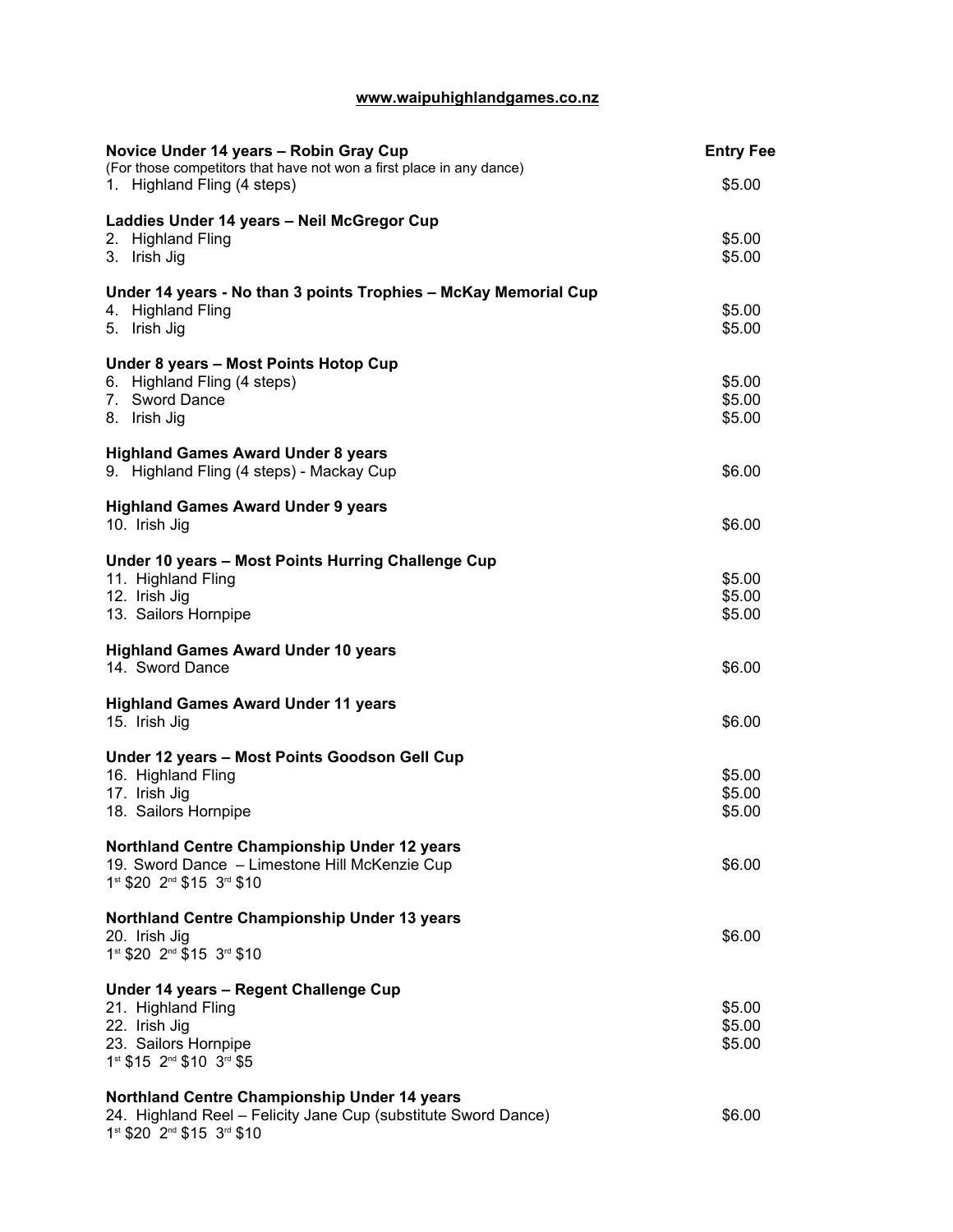| Under 16 years - Kamo Challenge Cup<br>25. Northland Centre Championship Reel O'Tulloch - Limestone Hill Cup (sub Sword)<br>26. Northland Centre Championship Irish Hornpipe<br>1st \$20 2nd \$15 3rd \$10 | <b>Entry Fee</b><br>\$6.00<br>\$6.00 |
|------------------------------------------------------------------------------------------------------------------------------------------------------------------------------------------------------------|--------------------------------------|
| 27. North Island Championship Irish Jig Double Time<br>1st \$50 2nd \$30 3rd \$20                                                                                                                          | \$7.00                               |
| North Island Championship Under 16 years - Braemar Cup<br>28. Highland Fling<br>1st \$50 2nd \$30 3rd \$20                                                                                                 | \$7.00                               |
| Under 18 years - Harvey Mackay Memorial Trophy<br>29. Northland Centre Championship Highland Fling<br>1st \$20 2nd \$15 3rd \$10                                                                           | \$6.00                               |
| 30. North Island Championship Irish Reel (substitute Irish Jig Single Time)<br>1st \$50 2nd \$30 3rd \$20                                                                                                  | \$7.00                               |
| 31. North Island Championship Seann Triubhas - JR McKay Trophy<br>1st \$50 2nd \$30 3rd \$20                                                                                                               | \$7.00                               |
| <b>Open - Grant Downie Memorial Trophy</b><br>32. Northland Centre Championship Highland Fling                                                                                                             | \$10.00                              |
| 33. Northland Centre Championship Highland Reel (substitute Seann Triubhas)                                                                                                                                | \$10.00                              |
| 34. Northland Centre Championship Irish Hornpipe<br>35. Northland Centre Championship Irish Jig - Double Time<br>1st \$100 2nd \$50 3rd \$30                                                               | \$10.00<br>\$10.00                   |
| North Island Championship Open - Robert McLachlan Memorial Cup<br>36. Sword Dance<br>1st \$150 2nd \$100 3rd \$50                                                                                          | \$12.00                              |
| North Island Championship Open - The Lorna Prince Trophy<br>37. Irish Jig Single Time<br>1st \$150 2nd \$100 3rd \$50                                                                                      | \$12.00                              |
| <b>Additional Trophies</b>                                                                                                                                                                                 |                                      |

National Dancing Studio Cup – Competitor wearing Highland Dress to best advantage 1990 Trophy – Competitor gaining most points in first three dances in own age group

#### **Pipers Fee \$8.00 per competitor or \$12 per Family**

**Conditions** 

This Competition will be conducted under the rules of the Piping & Dancing Assn of NZ. Reports will only be completed for the North Island Championship events. Competitors must compete in all age group events to be eligible for trophy. Competitors may dance up but points gained will not count unless there are no bonafide competitors then the trophy will be awarded to competitor gaining most points. Open is not an age group and trophy will be awarded to competitor gaining most points. . In the event of any Championship not being held the Committee reserves the right to reduce prize money to that of an age group event. Sash & Certificate presented to all Championship winners, Rosettes for 2<sup>nd</sup> & 3<sup>rd</sup> Highland Games Awards Sash 1<sup>st</sup>, Rosettes for 2<sup>nd</sup> & 3<sup>rd</sup> & Waipu Caledonian Society Medals. In all classes where prize money not specified Waipu Caledonian Society Medals will be presented. A 4<sup>th</sup> Medal will be awarded where there are 15 or more competitors. The Committee reserves the right to alter the order of events. The Hector McDonald Trophy, JR McKay Trophy & Lorna Prince Memorial Trophy will be presented to the winners but will be retained by the Society and Plaques will be given to each winner.

**Entries Close on 30th October 2021 with:**

**Google Doc Form available online : www.waipuhighlandgames.co.nz**

**Or return the form available to highlandgameswaipu@gmail.com**